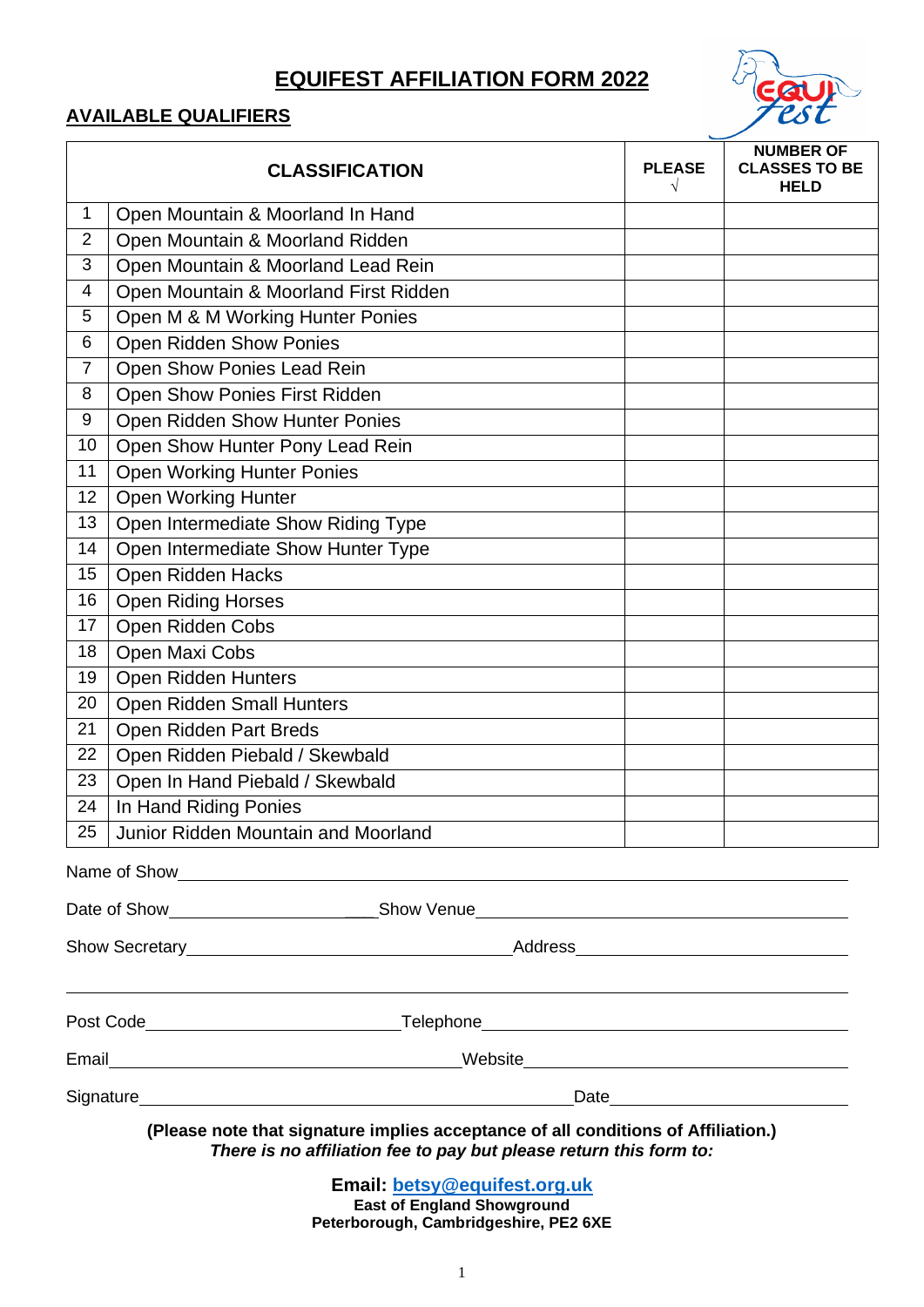# **CONDITIONS OF AFFILIATION:**

#### **All Affiliated Shows MUST agree to abide by the following conditions of Affiliation:**

- 1. Shows must include in their final schedule the following wording: "This Show is affiliated to Equifest, taking place at the East of England Showground on the **18 th – 20 th August 2022.** The **two** highest exhibits not already qualified in each affiliated class will qualify."
- 2. A draft copy of the schedule must be forwarded for approval before the schedule is sent to print. A copy of the final schedule must be received at least 2 weeks before the date of the Show. Judges should be chosen from any of the following Showing Panels: BSHA, BSPA, BSPS, CHAPS, NCPA, NPS, SHB (GB), TGCA, TSR and UKPH..
- 3. Shows must incorporate the correct wording for affiliated classes into their schedules. If the Show is also affiliated to the National Pony Society, British Show Pony Society, British Show Horse Association, British Skewbald and Piebald Association, Coloured Horse And Pony Society, Sport Horse Breeding (GB) or UKPH, please note that their rules will take precedence.
- 4. Individual members and organisers of Affiliated Shows MUST have Public Liability Insurance for an adequate limit of indemnity – according to the size and nature of the event.
- 5. All Affiliated Shows must comply with all appropriate regulations relating to COVID-19, Health & Safety requirements, provision of medical services and fire precautions. It is the responsibility of the Show Organisers to ascertain from the appropriate authorities the extent and nature of these obligations. The Organisers must ensure the Health & Safety of all persons, whether they are organisers, exhibitors or members of the public – or any other person who may be affected whilst at the event.
- 6. Please note the number of qualifiers will be limited and will be allocated according to geographical distribution and the date received. Please do not print the final schedule until confirmation of qualifiers has been received.
- 7. Once the affiliation is confirmed spare qualification cards will be sent to affiliated shows for exhibitors who have not previously applied to the Equifest office.
- 8. Qualifiers for Equifest 2022 will run from the  $15<sup>th</sup>$  November 2021 31<sup>st</sup> July 2022.

# *TEN REASONS TO AFFILIATE TO EQUIFEST 2022*

- **1.** We have no affiliation fee.
- **2.** We require no membership fee for horse or rider.
- **3.** No results or paper work needs to be sent to us.
- **4.** We have 25 qualifiers to select from.
- **5.** We have over 600 classes at Equitest.
- **6.** We are still the largest show dedicated to Amateur & Home Produced riders.
- **7.** We have over **19,000 Face Book** followers.
- **8.** No requirements to send entries in for pre checking.
- **9.** Quote from the Horse & Hound "Many aspiring young riders competing here termed Equifest their "Horse of the Year Show."
- **10.** In only its 3<sup>rd</sup> year Equifest was the UK's largest horse show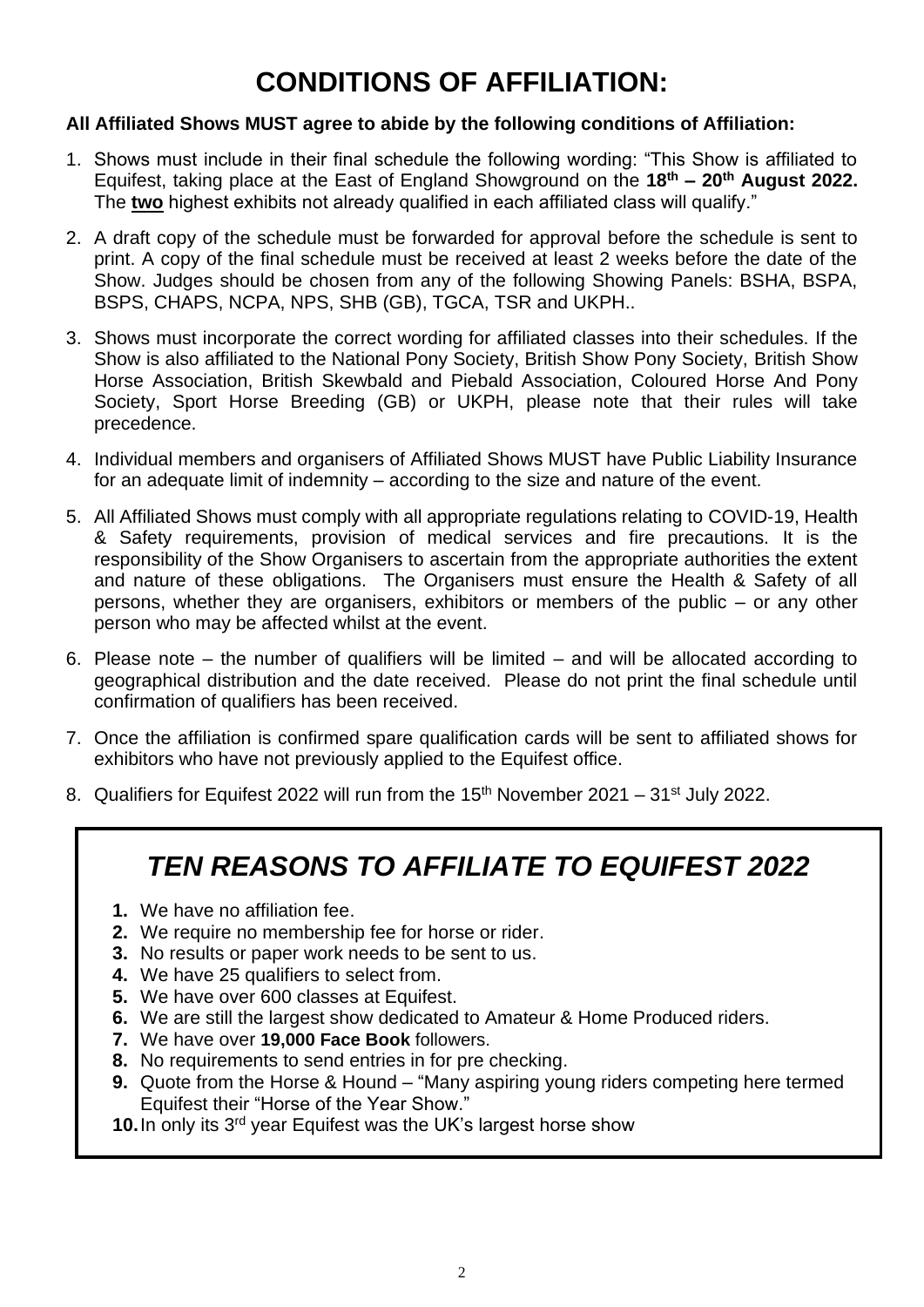# **CORRECT WORDING FOR EQUIFEST QUALIFIERS:**

*The two highest placed exhibits not already qualified will qualify for the relevant Equifest Championship class to be held at the East of England Showground on the 18 th – 20th August 2022.*

## **1. EQUIFEST OPEN MOUNTAIN & MOORLAND IN HAND**

Open to In Hand Mountain & Moorland ponies registered with their respective Pure Bred Societies of Connemara, Dales, Dartmoor, Exmoor, Fell, Highland, New Forest, Shetland, Welsh A, B, C and D. Stallion, mare, colt, filly or gelding, any age. **This class may be divided as appropriate.**

## **2. EQUIFEST OPEN RIDDEN MOUNTAIN & MOORLAND**

Open to Mountain & Moorland ponies registered with their respective Pure Bred Societies of Connemara, Dales, Dartmoor, Exmoor, Fell, Highland, New Forest, Shetland, Welsh A, B, C and D. Stallion, mare or gelding, 4 years old and over. Rider any age. **This class may be divided as appropriate.**

# **3. EQUIFEST OPEN MOUNTAIN & MOORLAND LEAD REIN**

Open to Mountain & Moorland ponies, registered with their respective Pure Bred Societies of Dartmoor, Exmoor, New Forest, Shetland and Welsh A or B. Mare or gelding, 4 years old and over, not exceeding 128cms. Riders not to have attained their **9 th** birthday before 1st January in the current year. To be led by an attendant and shown in a Snaffle Bridle, the lead rein to be attached to the noseband only.

# **4. EQUIFEST MOUNTAIN & MOORLAND FIRST RIDDEN**

Open to Mountain & Moorland ponies, registered with their respective Pure Bred Societies of Dartmoor, Exmoor, New Forest, Shetland, and Welsh A or B. Mare or gelding, 4 years old and over, not exceeding 128cms. Riders not to have attained their **12th** birthday before 1st January in the current year. To be shown in any suitable bridle.

# **5. EQUIFEST OPEN MOUNTAIN & MOORLAND WORKING HUNTER PONIES**

Mountain and Moorland Working Hunter pony, registered with their respective Pure Bred Societies of Connemara, Dartmoor, Dales, Exmoor, Fell, Highland, New Forest, Shetland or Welsh A, B, C or D. Stallion, mare or gelding, 4 years old and over. Riders any age. If classes are divided, they must be divided by height and **NOT** by breed, i.e.

- Not exceeding 122cms.
- Exceeding 122cms but not exceeding 133cms.
- Exceeding 133cms but not exceeding 143cms.
- Exceeding 143cms.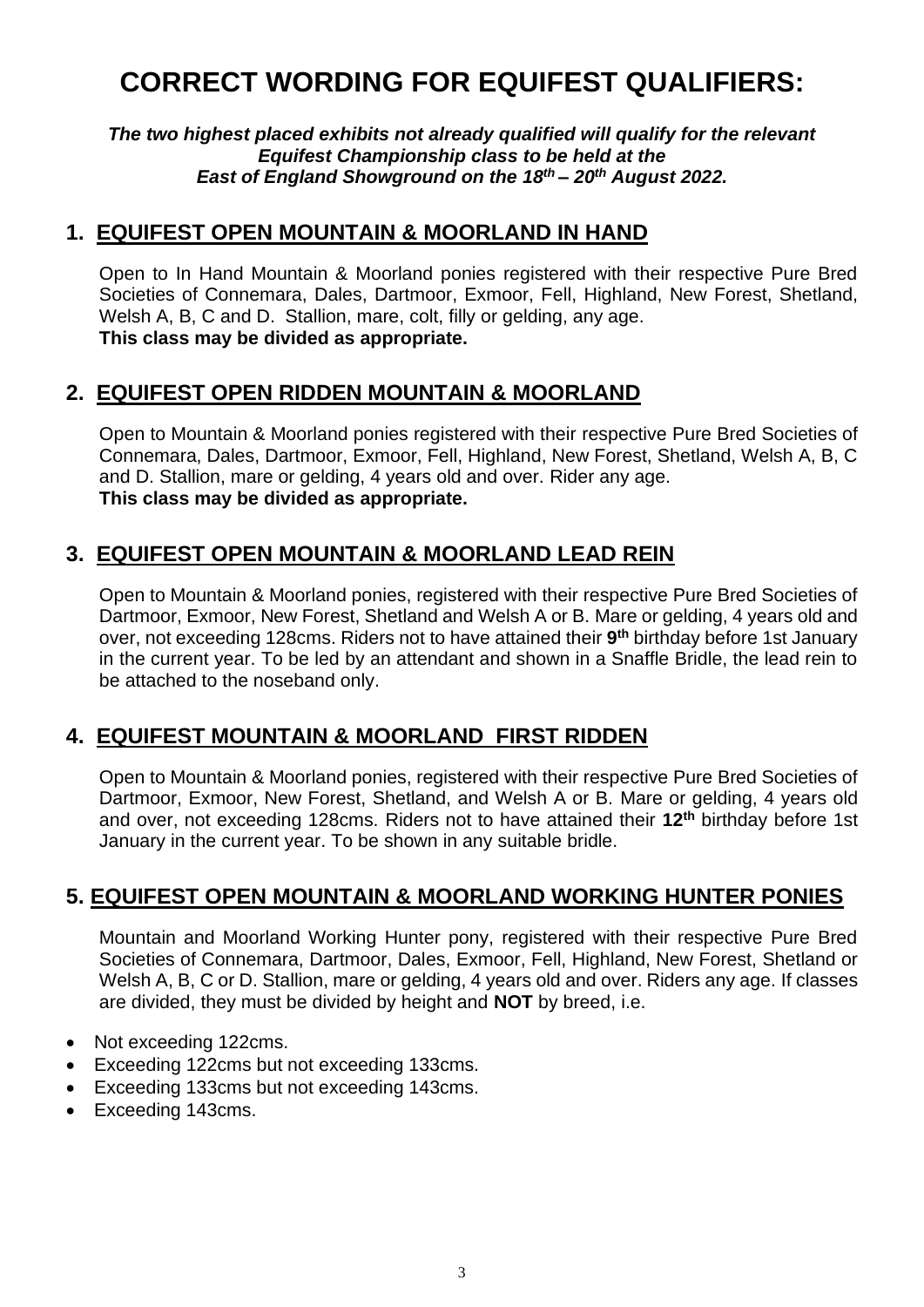#### **HEIGHT OF FENCES FOR M&M WHP CLASSES:**

| <b>CLASS</b>                      |                   | <b>MINIMUM HEIGHT   MAXIMUM HEIGHT</b> | <b>I MAXIMUM SPREAD</b> |
|-----------------------------------|-------------------|----------------------------------------|-------------------------|
| Not exceeding 122cm               | 55cms             | 65cms                                  | 55cms                   |
| $122 \text{cms} - 133 \text{cms}$ | 65 <sub>cms</sub> | 75cms                                  | 65cms                   |
| $133$ cms $-143$ cms              | 75cms             | 85 <sub>cms</sub>                      | 75cms                   |
| Exceeding 143cms                  | 85 <sub>cms</sub> | 95cms                                  | 75cms                   |

The course should consist of not less than 7 fences and should contain a change of direction and a spread fence. The course must be built between the minimum and maximum heights, according to the condition of the ring and the standard of entry. In mixed height classes, the fences must be adjusted according to the heights of ponies in the class and ponies MUST jump within their correct height section.

# **6. EQUIFEST OPEN RIDDEN SHOW PONIES**

Open Show Pony, mare or gelding, 4 years old and over, not exceeding 148cms. Riders not to have attained their **17th** birthday before the 1st January in the current year.

#### **Classes may be divided as follows:**

- Show Pony, mare or gelding, 4 years old and over, not exceeding 128cms. Riders not to have attained their **13th** birthday before 1st January in the current year.
- Show Pony, mare or gelding, 4 years old and over, exceeding 128cms but not exceeding 138cms. Riders not to have attained their **15th** birthday before1st January in the current year.
- Show Pony, mare or gelding, 4 years old and over, exceeding 138cms but not exceeding 148cms. Riders not to have attained their **17th** birthday before 1st January in the current year.

# **7. EQUIFEST OPEN SHOW PONY LEAD REIN**

Leading Rein Pony, mare or gelding, 4 years old & over not exceeding 128cms. Riders not to have attained their 8<sup>th</sup> birthday before 1st January in the current year. To be led by an attendant and shown in a snaffle bridle. Lead rein to be attached to the noseband only.

# **8. EQUIFEST OPEN SHOW PONY FIRST RIDDEN**

First Ridden Pony, mare or gelding, 4 years old and over, not exceeding 128cm. Riders not to have attained their **10th** birthday before 1st January in the current year. To be shown in any suitable bridle.

# **9. EQUIFEST OPEN RIDDEN SHOW HUNTER PONIES**

Show Hunter Pony, mare or gelding, 4 years old and over, not exceeding 153cms. Riders not to have attained their **20th** birthday before the 1st January in the current year. **Classes may be divided as follows:**

- Mare or gelding, 4 years old and over, not exceeding 122cms. Riders not to have attained their **12th** birthday before 1st January in the current year.
- Mare or gelding, 4 years old and over, exceeding 122cms but not exceeding 133cms. Riders not to have attained their **14th** birthday before 1st January in the current year
- Mare or gelding, 4 years old and over, exceeding 133cms but not exceeding 143cms. Riders not to have attained their **17th** birthday before 1st January in the current year.
- Mare or gelding, 4 years old and over, exceeding 143cms but not exceeding 153cms. Riders not to have attained their **20th** birthday before 1st January in the current year.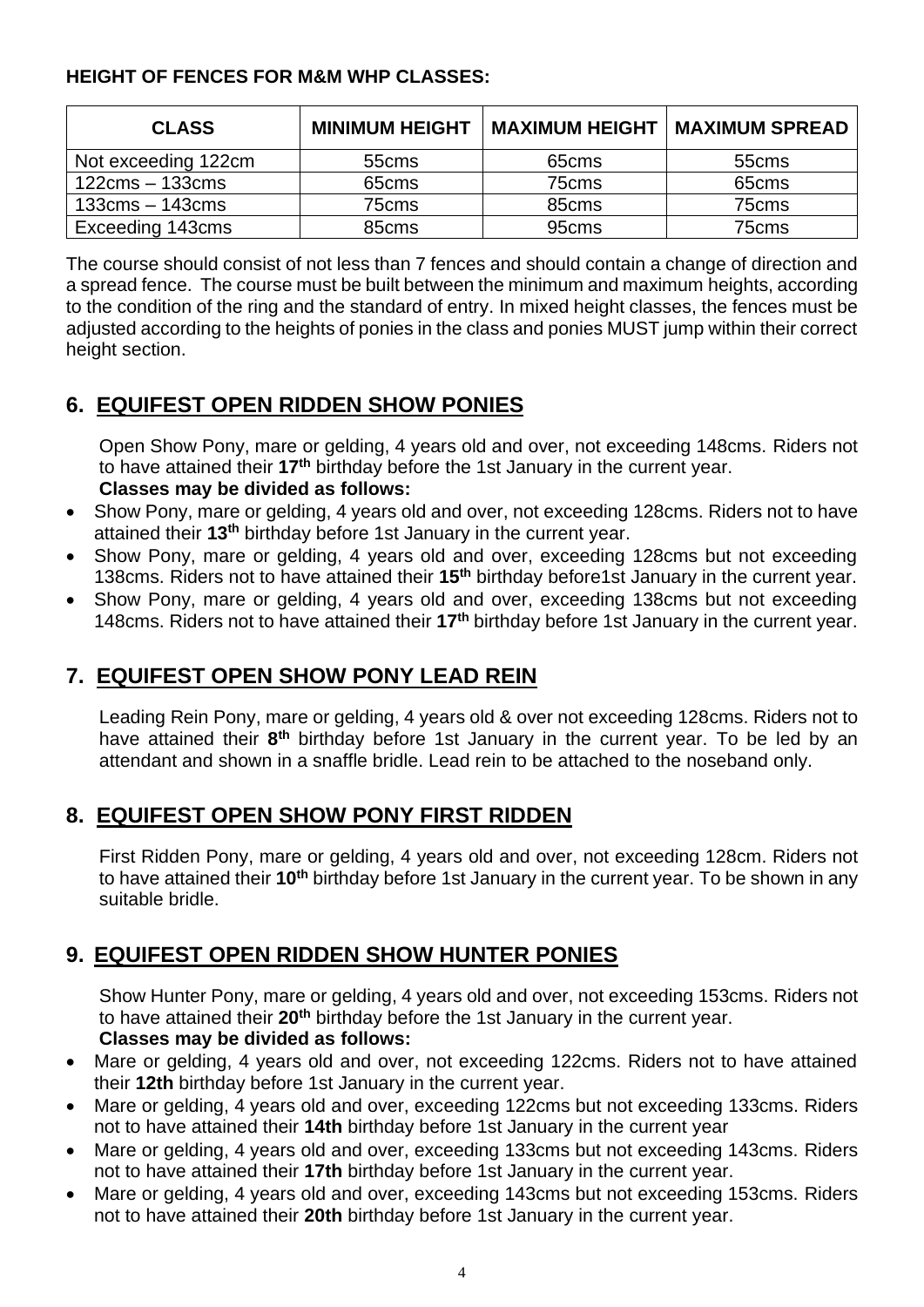# **10. EQUIFEST OPEN SHOW HUNTER PONY- LEAD REIN**

Show Hunter Pony Lead Rein, mare or gelding, 4 years old and over, not exceeding 128cms. Rider not to have attained their 9<sup>th</sup> birthday before 1<sup>st</sup> January in the current year.

# **11. EQUIFEST OPEN WORKING HUNTER PONIES**

Working Hunter Pony, mare or gelding, 4 years old and over, not exceeding 153cms. Riders must be the correct age for the animal they ride. If this classification is run as one class, fences must be adjusted for each height section.

#### **Classes may be divided as follows:**

- Mare or gelding, 4 years old and over, not exceeding 133cms. Riders not to have attained their **14th** birthday before 1st January in the current year.
- Mare or gelding, 4 years old and over, exceeding 133cms but not exceeding 143cms. Riders not to have attained their **17th** birthday before 1st January in the current year.
- Mare or gelding, 4 years old and over, exceeding 143cms but not exceeding 153cms. Riders not to have attained their **20th** birthday before 1st January in the current year.
- Open Intermediate Working Hunter, mare or gelding, 4 years or over, exceeding 148cms and not exceeding 158cms. Riders not to have attained their **25th** birthday before 1st January in the current year.

| <b>CLASS</b>                      | <b>MINIMUM HEIGHT</b> |                   | <b>MAXIMUM HEIGHT   MAXIMUM SPREAD</b> |
|-----------------------------------|-----------------------|-------------------|----------------------------------------|
| Not exceeding 133cm               | 70cms                 | 85 <sub>cms</sub> | 85cms                                  |
| $133$ cms $-143$ cms              | 75cms                 | 90cms             | 90cms                                  |
| $143 \text{cms} - 153 \text{cms}$ | 85 <sub>cms</sub>     | 100cms            | 100cms                                 |
| $148 \text{cms} - 158 \text{cms}$ | 95 <sub>cms</sub>     | 105cms            | 105cms                                 |

#### **HEIGHT OF FENCES FOR WHP / INT WH CLASSES:**

The course should consist of not less than 7 fences and should contain a change of direction and a spread fence. The course must be built between the minimum and maximum heights, according to the condition of the ring and the standard of entry. In mixed height classes, the fences must be adjusted according to the heights of ponies in the class and ponies MUST jump within their correct height section.

# **12**. **EQUIFEST OPEN WORKING HUNTER**

Stallion, mare or gelding, 4 years old and over, exceeding 148cms. Riders of stallions to have attained their **14th** birthday before 1st January in the current year. Maximum height of fences 1.14m (3'9") at the discretion of the Judges.

# **13. EQUIFEST OPEN INTERMEDIATE SHOW RIDING TYPE**

Open Intermediate Show Riding Type, mare or gelding, 4 years old and over, exceeding 146cms but not exceeding 158cms. Riders not to have attained their **25th** birthday before 1st January in the current year.

#### **Classes may be divided as follows:**

• Open Intermediate Show Riding Type, mare or gelding, 4 years old and over, exceeding 146cms but not exceeding 153cms. Riders not to have attained their **25th** birthday before 1st January in the current year.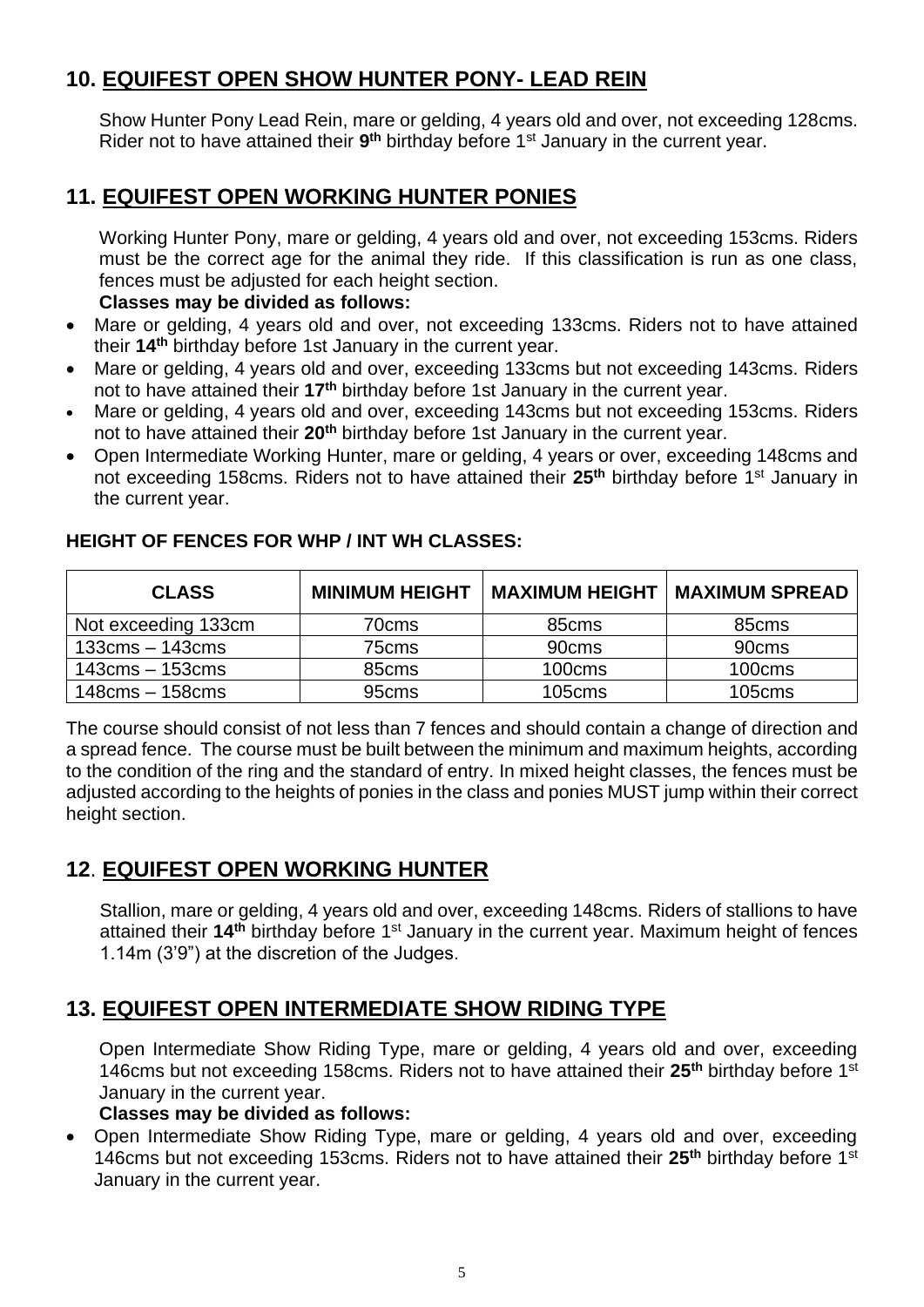• Open Intermediate Show Riding Type, mare or gelding, 4 years old and over, exceeding 153cms but not exceeding 158cms. Riders not to have attained their **25th** birthday before 1st January in the current year.

# **14. EQUIFEST OPEN INTERMEDIATE SHOW HUNTER TYPE**

Open Intermediate Show Hunter Type, mare or gelding, 4 years old and over, exceeding 148cms but not exceeding 158cms. Riders not to have attained their **25th** birthday before 1st January in the current year.

# **15. EQUIFEST OPEN RIDDEN HACKS**

Open Show Hacks, mare or gelding, 4 years old and over, exceeding 148cms but not exceeding 160cms. Riders any age.

#### **Classes may be divided as follows:**

- Small Hacks mare or gelding, 4 years old and over, exceeding 148cms but not exceeding 154cms. Riders any age.
- Large Hacks mare or gelding, 4 years old and over, exceeding 154cms but not exceeding 160cms. Riders any age.

# **16. EQUIFEST OPEN RIDING HORSES**

Open Riding Horse, mare or gelding, 4 years old and over, any height. Riders any age. **Classes may be divided as follows:**

- Small Riding Horses mare or gelding, 4 years old and over, exceeding 148cms but not exceeding 158cms. Riders any age.
- Large Riding Horses mare or gelding, 4 years old and over, exceeding 158cms. Riders any age.

# **17. EQUIFEST OPEN RIDDEN COBS**

Open Ridden Cob, mare or gelding, 4 years old & over, exceeding 148cms but not exceeding 155cms. To be shown hogged and trimmed. Riders any age.

#### **Classes may be divided as follows:**

- Open Lightweight Ridden Cob, mare or gelding, exceeding 148cms but not exceeding 155cms. To be shown hogged and trimmed. Riders any age.
- Open Heavyweight Ridden Cob, mare or gelding, exceeding 148cms but not exceeding 155cms. To be shown hogged and trimmed. Riders any age.

### **18. EQUIFEST OPEN MAXI COBS**

Open Maxi Cobs, mare or gelding 4 years old and over, exceeding 155cms – to be judged as Cobs. To be shown hogged and trimmed. Riders any age.

### **19. EQUIFEST OPEN RIDDEN HUNTERS**

Open Ridden Hunter, mare or gelding, 4 years old & over, exceeding 153cms. Riders any age.